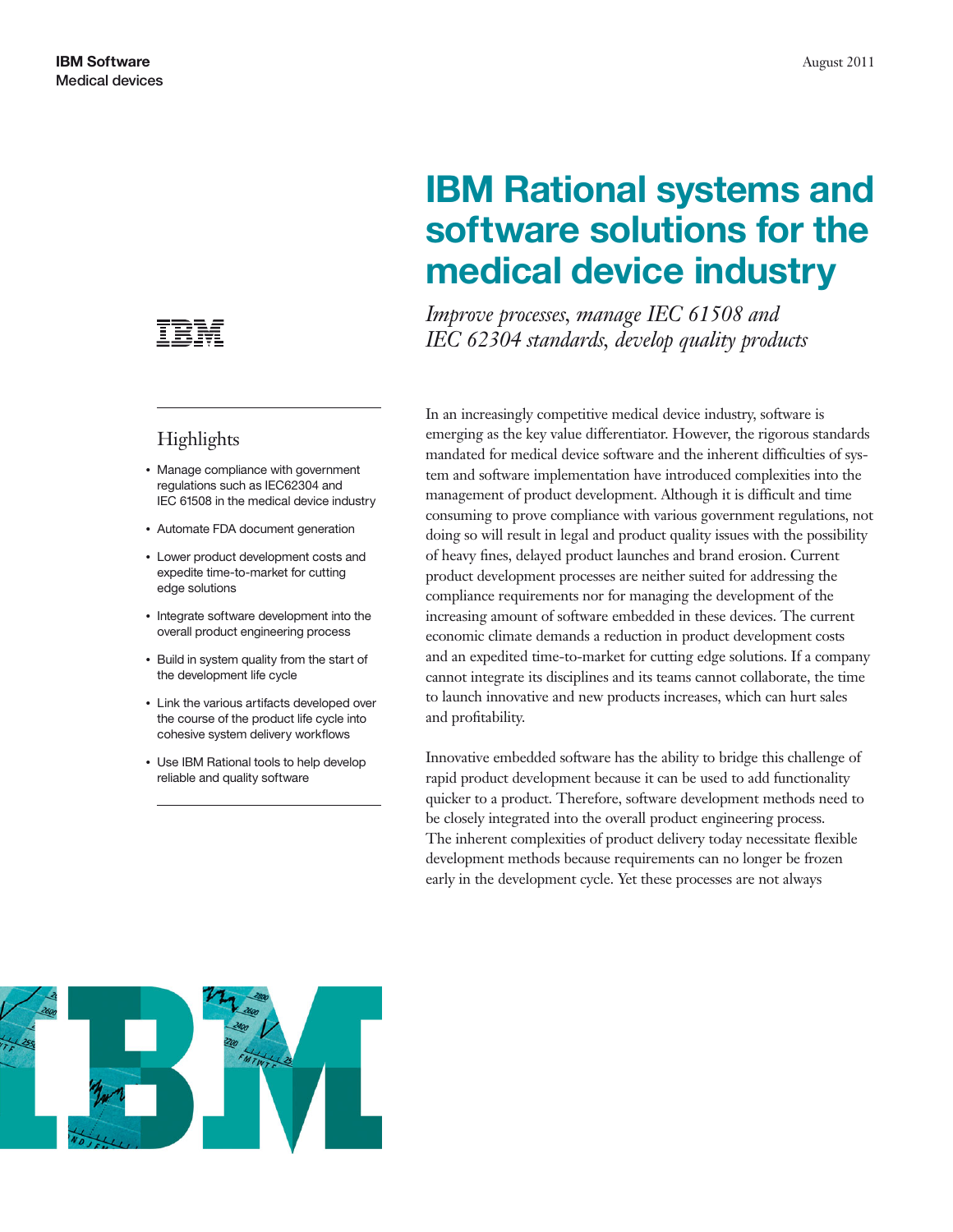#### **IBM Software** August 2011 Medical devices

compatible with regulatory standards such as the new IEC 62304 medical device standard for software development. Although they can help teams move in the right direction, mainstream agile methods such as Scrum or XP need to be extensively modified to include requirement and configuration management changes.

The challenges of medical device manufacturing can no longer be solved by examining and tackling individual problems. As they face increased product complexity, time to market, competitive challenges, and increasingly strict regulatory standards for quality and patient safety, the IBM® Rational® solution for the medical devices industry can help. This comprehensive solution makes it easier to manage regulatory mandates, while helping improve the efficiency and effectiveness of product development teams.

The Rational solution for the medical devices industry offers integrated, end-to-end traceability that can help improve processes, automate FDA document generation, manage regulatory standards such as IEC 62304 and bring innovative, safe, high-quality products to market. Product development processes are supported by IBM Rational tools that can help medical device manufacturers develop reliable and quality software and manage regulatory norms. With an open standard architecture, the medical device manufacturer has the option to supplement these tools in the IBM solution with other tools.



*Figure 1:* The typical process stages that both software and hardware teams use for analysis, design, implementation and testing

## **Key stages in software development process**

Each of the following key process stages (Figure 1) in the software development process requires careful analysis to determine whether the development process is compatible with various regulatory mandates:

- Requirements analysis. It is possible to develop higher-level system requirements and the derived lower-level requirements iteratively using an agile process, but the IEC 62304 standard, for example, mandates that requirements be documented. Requirements must also link to other phases of the process, including software architecture, test cases and so forth.
- **Architectural design.** This process stage turns the requirements into a coherent architecture so developers can understand how each requirement will be met and ensure there are no overlaps or gaps in the requirements. Graphics are often used and should map to the actual code; this mapping serves as the traceability from requirements to code.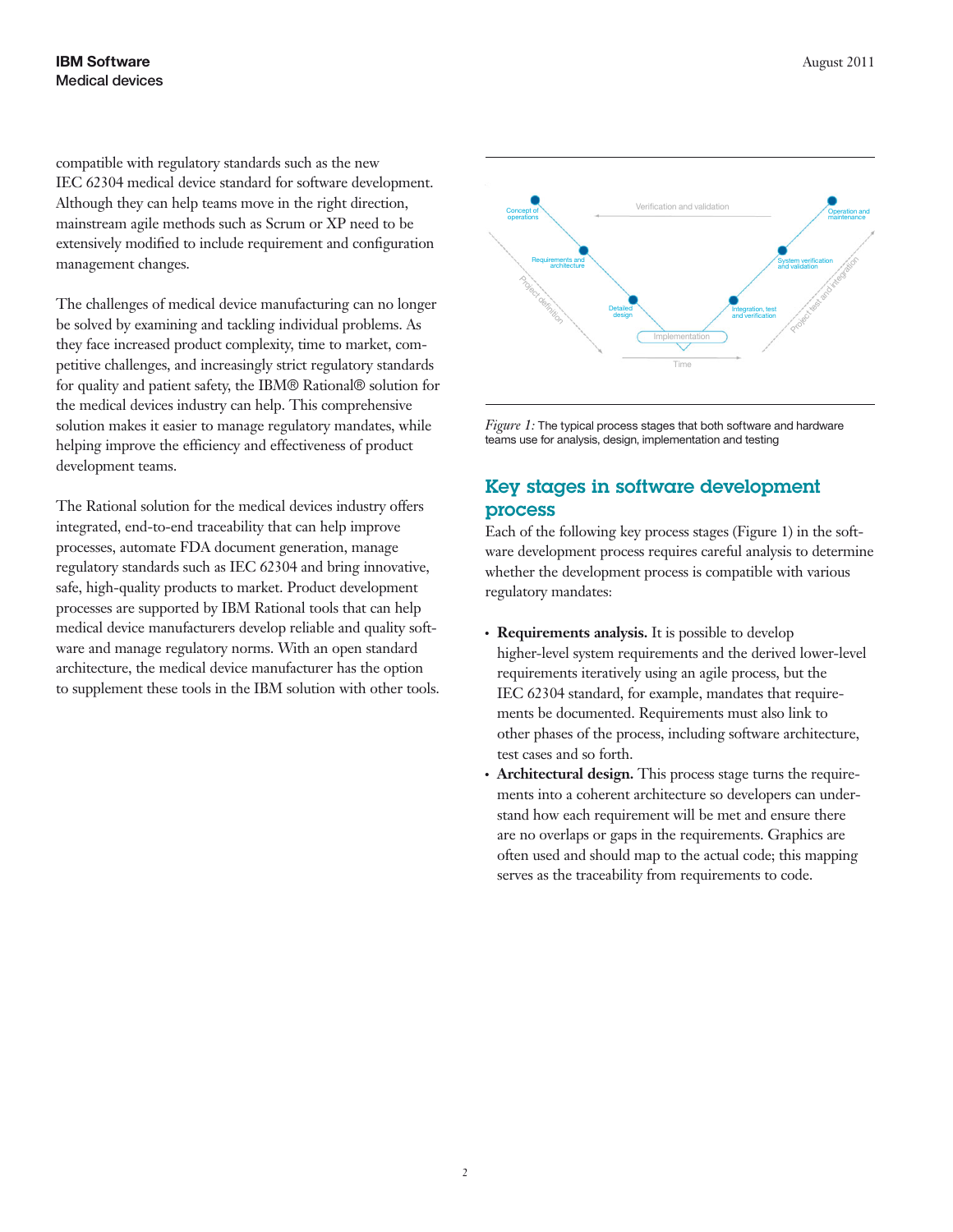- **Testing.** Unit level testing verifies each individual component while integration testing ensures that different components actually work together and do not cause unanticipated actions. System testing treats the whole system like a black box and validates the high level requirements. Each testing discipline is critical for meeting the requirements of standards like IEC 62304.
- **Reports.** Although not a phase by itself, reports are part of various points in the life cycle and need to be sent out to the regulatory agencies at the end of product development. These reports, along with the complete traceability report that links the entire process cycle are essential, for quality and to fulfill compliance mandates.

These key process phases need to be carefully examined to find the extent that current processes deviate from expected standards. For example, IEC 62304 requires complete traceability and hence there is a need for a requirements management method that maintains a link to the specific code that addresses each requirement, not simply a line number or some other reference. Additionally, there is also a need to know how closely the actual code maps to the requirements. Tools with the ability to link the architecture and generate context-specific references help address this problem. There are a variety of tools and practices that can accomplish this. When system quality is not built

in from the start of development, the rollout of the medical device might be delayed and there is a possibility of design errors and cost overruns. Additionally, adhering to a new, improved process based on the principles of agile development with the added rigor of modeling, architecture and sophisticated requirements management is necessary to meet a standard such as IEC 62304. Finally, automated reporting makes it far easier for the sales teams or those in charge of handoffs in the supply chain to demonstrate regulatory compliance.

### **Addressing these challenges with IBM Rational solutions**

The IBM Rational solution for systems and software engineering offers a comprehensive life-cycle management platform that supports collaborative development of complex systems, including their embedded software. It helps link the various artifacts developed over the course of the product life cycle into cohesive system delivery workflows and provides task management capabilities for effectively running the system delivery project. The solution helps development teams focus on the systems engineering of medical devices and their embedded software with support for safety, reliability, security analysis, mapping to CMMI maturity levels and medical standards, including IEC 61508 and IEC 62304. This full development life-cycle solution supports electronic signatures that are compliant with FDA CFR21 Part 11 for signing requirements baselines and change approvals. It can also automatically generate FDA submission documentation.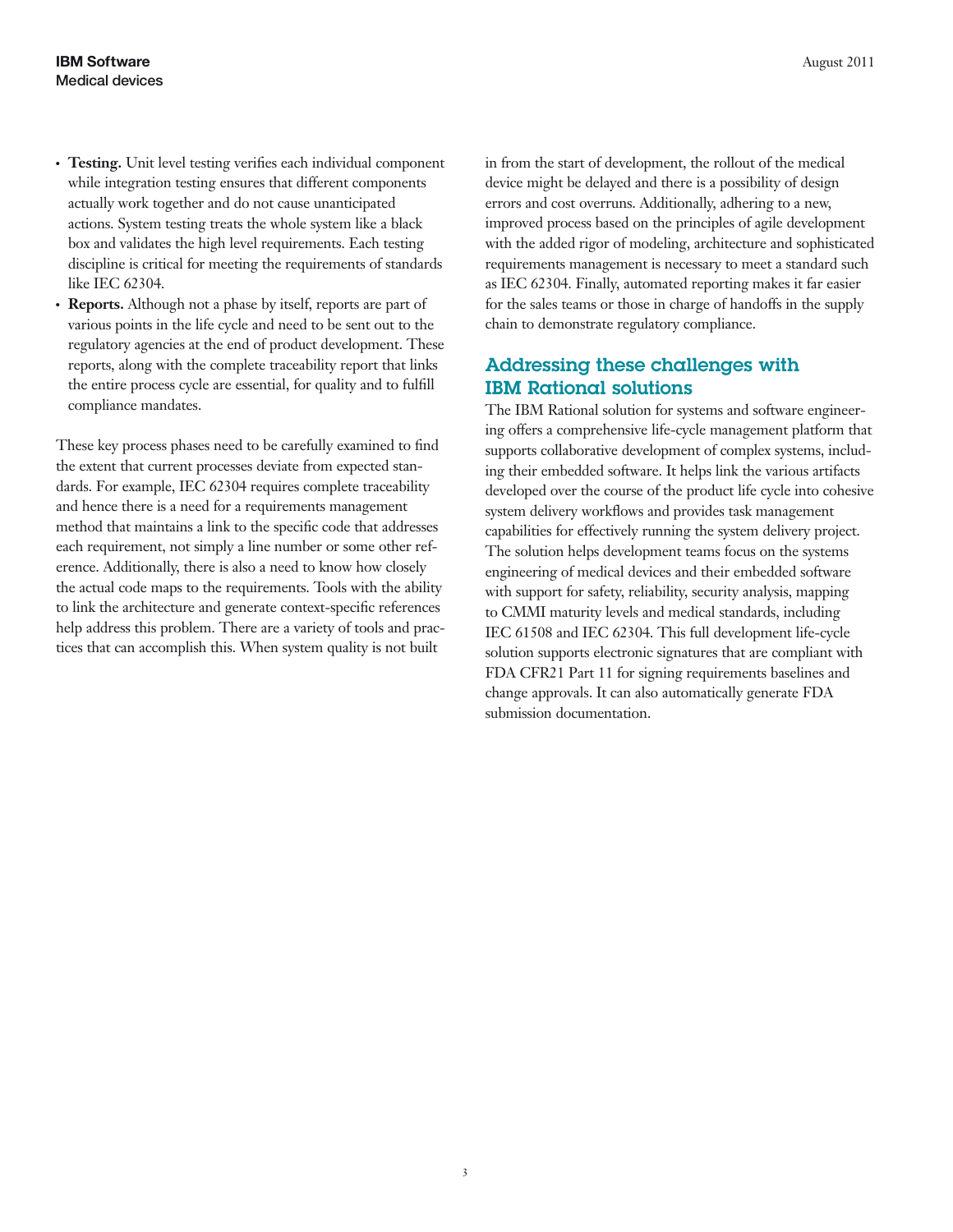

*Figure 2:* IBM Rational solution for systems and software engineering

The IBM Rational solution for systems and software engineering (Figure 2) provides this integrated solution.

The Rational products in Figure 2 are based on the IBM Jazz ™ open and extensible software platform. Each phase uses an IBM Rational tool that has been specifically designed for it an d all these tools are tightly integrated. Therefore, the solution bridges the individual phases of development to provide an

integrated system life-cycle solution. Further, it helps systems and software engineering teams perform efficiently and collaborate to manage all the life-cycle work products. This in turn helps medical device manufacturers make products that meet changing medical needs and standards. The solution maps the various team roles with products that satisfy the needs of each role as shown in the following table.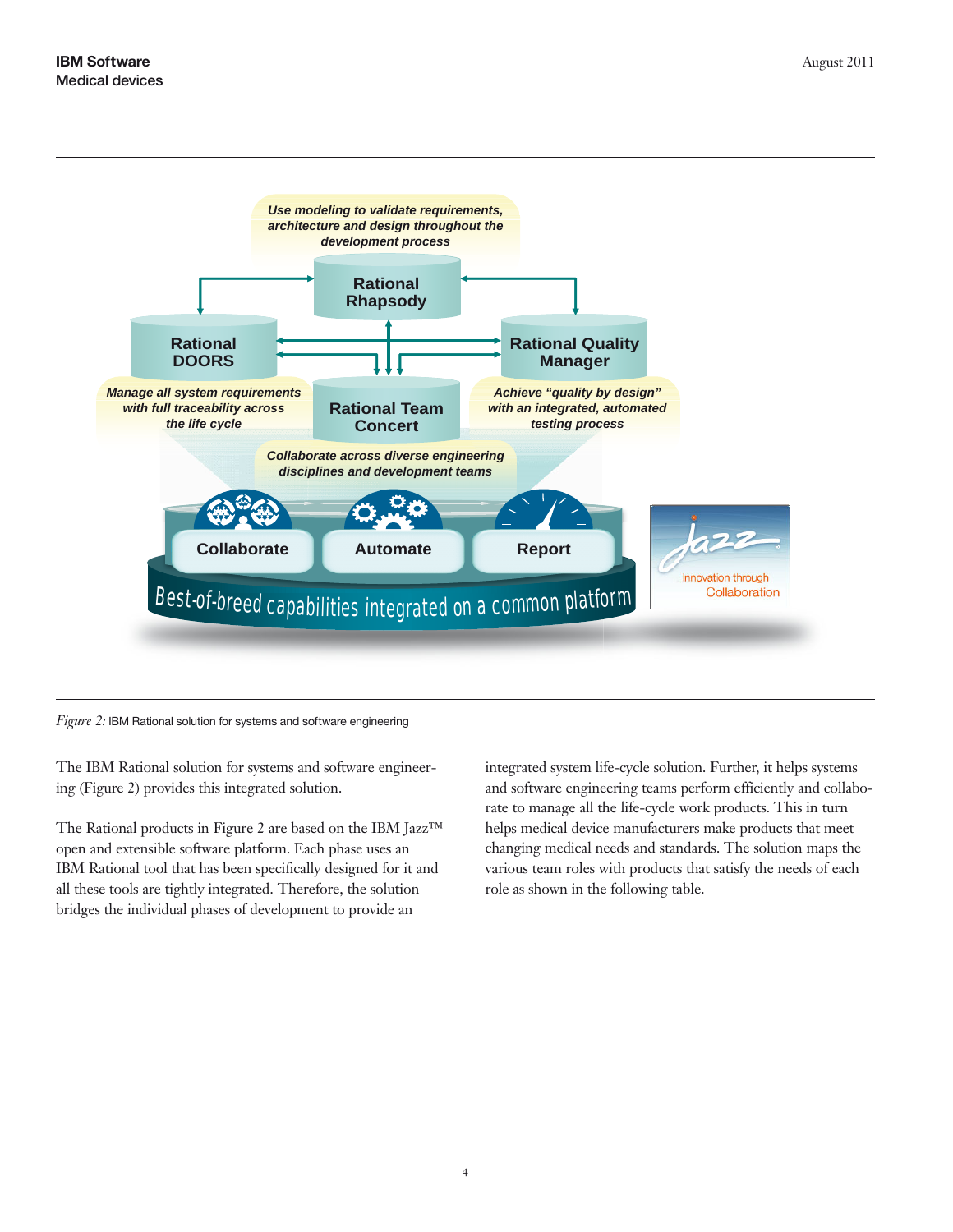| Role                                             | <b>Needs</b>                                                                                                                                                                                                                                                                                                                 | <b>IBM Rational Tools</b>                                                                                                                                                                                                                                                                                   |
|--------------------------------------------------|------------------------------------------------------------------------------------------------------------------------------------------------------------------------------------------------------------------------------------------------------------------------------------------------------------------------------|-------------------------------------------------------------------------------------------------------------------------------------------------------------------------------------------------------------------------------------------------------------------------------------------------------------|
| System engineers                                 | A collaborative environment for requirements analysis,<br>architecture management and change management                                                                                                                                                                                                                      | IBM Rational DOORS® and IBM Rational Rhapsody® software<br>for system engineering tasks; IBM Rational Team Concert™<br>software for life cycle management of the change artifacts;<br>IBM Rational Quality Manager software for collaboration with<br>system validation teams from the start of the project |
| Safety engineers                                 | Focus on the safety requirements and assurance                                                                                                                                                                                                                                                                               | Rational DOORS and Rational Rhapsody software<br>with the Safety Analysis Profile for identifying and classifying<br>hazards, faults and safety measures                                                                                                                                                    |
| Reliability engineers                            | System reliability as measured by metrics such as mean<br>time between failures and availability.                                                                                                                                                                                                                            | Rational DOORS and Rational Rhapsody software                                                                                                                                                                                                                                                               |
| Project, develop-<br>ment and test<br>team leads | Work and plan management for system delivery teams<br>for the entire project life cycle                                                                                                                                                                                                                                      | Rational Team Concert software and Rational Quality Manager<br>software to help with live transparency through collaboration,<br>automation and reporting to the system delivery work products                                                                                                              |
| Software engineers                               | Complete software development solution for model-<br>driven development, team collaboration, configuration<br>management, work items, change sets and continuous<br>software build support, traceability to upstream system<br>engineering work products and downstream traceability<br>to system integration and validation | Rational Rhapsody integrated with Rational Team Concert<br>software in the Eclipse IDE to integrate model-driven<br>development using UML with the Rational Team Concert<br>software capabilities for team collaboration                                                                                    |
| Software and<br>system testers                   | Collaborative environment for test planning, construction<br>and execution, management of system validation and<br>acceptance testing and improvement in efficiency of the<br>testing and resource allocation                                                                                                                | Rational Quality Manager software for the collaborative<br>environment and test management of system validation and<br>acceptance testing; IBM Rational Test Lab Manager software<br>to help improve the efficiency of system test labs and manage<br>how resources are requested and provided              |

#### **Summary**

Engineering medical devices is not an easy job. These devices include an increasing amount of software that integrates with hardware and electronics. To produce medical devices that meet changing healthcare needs and standards, the team that engineers the medical device systems and software must be efficient and collaborate to manage all the life-cycle work products. IBM Rational software provides an integrated life-cycle solution for these engineering teams so they can address the challenges of developing medical device software. The IBM Rational solution for systems and software engineering in the medical device industry provides tools for collaboration, automation and reporting to help these teams meet the demands today's complex medical device systems.

The IBM Rational solution for systems and software engineering offers integrated and collaborative capabilities for developing software for medical devices with particular focus on managing compliance with the IEC 62304 standard. It offers a process based on the principles of agile development and adds modeling, architecture, sophisticated requirements management and automated reporting capabilities to help medical devices not only meet the IEC 62304 standard, but also demonstrate compliance. This full development life-cycle solution also supports FDA CFR21 Part 11 compliant electronic signatures and automated generation of FDA submission documentation.